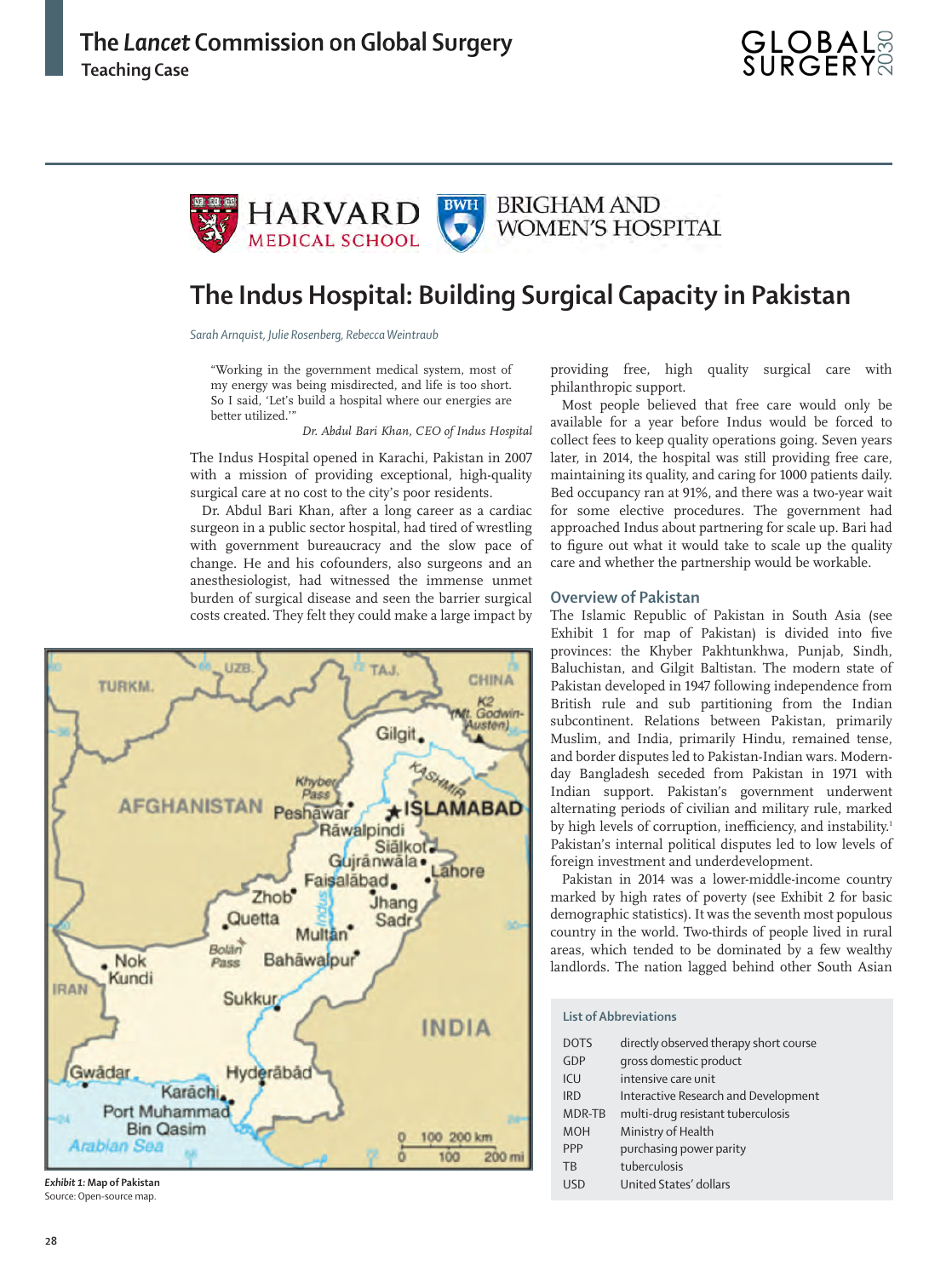countries in nutrition, literacy, gender equity, and access to health facilities. In 2009 only half of the 19 million primary school-aged children were enrolled in school.<sup>2</sup> With over 23·5 million people in the metro area, Karachi is the largest city and national economic hub. In the late 2000s, the main economic drivers were services (54·5%), agriculture (20%), and industry (23·6%).3 Between 2001 and 2007, Pakistan's economy grew robustly and poverty decreased. In 2007 the onset of a global economic crisis coupled with the fallout from domestic political disruptions slowed economic growth. Sharp oil and food price increases exacerbated the economic downturn.<sup>4,3</sup>

# **Health in Pakistan**

In the twenty-first century, Pakistan faced a double burden—high rates of infectious diseases and the increasing prevalence of noncommunicable diseases (see Exhibit 3 for top 10 causes of mortality and morbidity).5 The country also had high birth rates and infant and maternal mortality rates (see Exhibit 4 for more health indicators). Less than one-third of pregnant women received regular antenatal care, and 40% gave birth at health facilities.<sup>2</sup> Pakistan lacked universal vaccination coverage<sup>A,6</sup> and more than 25% of children mostly in rural areas—were chronically malnourished and lacked safe water and household sanitation.<sup>2</sup>

Like in many low- and middle-income countries, access to and affordability of surgical care in Pakistan was hard to attain for the majority of people. Patients from rural areas traveled long distances to seek surgical care, incurring a financial burden even if free surgical care was available.7 One study found that people in urban areas were nearly twice as likely to receive an abdominal operation as compared to those living in rural areas, regardless of economic status.<sup>8</sup> Prices for surgical care far exceeded what the average Pakistani could afford. For example, an uncomplicated hernia repair cost between USD 211 and USD 740 while the minimum monthly wage in 2013 was USD 97.9 Data on the quality of surgical care in Pakistan were practically non-existent.10 Given the lack of regulation in the health care sector combined with the population's low literacy and education levels, many patients were unable to compare quality between facilities or understand what they were purchasing; despite this, patients often sold personal assets or took loans from family and friends to pay for care.<sup>11</sup>

## **Health Care Workforce**

Pakistan had a health care workforce shortage, especially among nurses. The majority of health services and personnel were in urban areas. Private traditional healers were the main source of care in rural areas.<sup>12</sup> The government paid physicians about USD 350–USD 400 per month. Private sector doctors could earn up to four times as much.<sup>13</sup> About 20% of new Pakistani medical graduates emigrated annually to seek higher salaries.<sup>14</sup>

| Indicator                                      |                  | Year |
|------------------------------------------------|------------------|------|
| UN Human Development Index ranking             | 146 (out of 187) | 2013 |
| Population                                     | 182 million      | 2013 |
| Urban population (%)                           | 38               | 2013 |
| Drinking water coverage (%)                    | 91               | 2012 |
| Poverty rate (% living under USD 1.25 per day) | 21.0             | 2008 |
| Gini index                                     | 30.0             | 2004 |
| GDP per capita in PPP (international dollars)  | 2,741            | 2012 |
| GDP per capita (constant 2000 USD)             | 806              | 2013 |
| Literacy (men/women/youth; %)                  | 67/42/71         | 2011 |

Sources: Compiled by case writers using data from United Nations (UN), UNICEF, World Bank, and United Nations Educational, Scientific, and Cultural Organization (UNESCO).

*Exhibit 2:* **Basic Socioeconomic and Demographic Indicators**

| Rank                     | <b>Mortality</b>                      | Morbidity/Disability     |
|--------------------------|---------------------------------------|--------------------------|
| $\mathbf{1}$             | Diarrhea                              | Hypertension             |
| $\overline{\phantom{a}}$ | Childhood lower respiratory infection | Injuries                 |
| ξ                        | Tuberculosis                          | Eye diseases             |
| $\overline{4}$           | Rheumatic heart disease               | Malnutrition             |
| 5                        | Chronic liver disease                 | <b>Birth diseases</b>    |
| 6                        | Congenital malformations              | Congenital malformations |
|                          | <b>Birth diseases</b>                 | Dental diseases          |
| 8                        | Ischemic heart disease                | Ischemic heart disease   |
| $\mathsf{Q}$             | Child septicemia                      | Anemia (in women)        |
| 10                       | Other respiratory diseases            | Mental retardation       |

Source: Hyder A. Applying Burden of Disease Methods in Developing Countries: A Case Study from Pakistan, American Journal of Public Health, August 2000, vol 90. No. 90.

*Exhibit 3:* **Top 10 Causes of Mortality and Morbidity in Pakistan, 2000**

| Indicator                                                       |                | Year |
|-----------------------------------------------------------------|----------------|------|
| Average life expectancy at birth (total/female/male)            | 66.4/67.3/65.6 | 2012 |
| Maternal mortality ratio (per 100 000 live births)              | 170            | 2012 |
| Under-five mortality rate (per 1000 live births)                | 86             | 2012 |
| Infant mortality rate (per 1000 live births)                    | 69             | 2011 |
| Vaccination rates (% of DTP3 coverage)                          | 72             | 2013 |
| Undernourished (%)                                              | 19.9           | 2011 |
| Adult (15-49 years) HIV prevalence %                            | 0.1            | 2012 |
| HIV antiretroviral therapy coverage (%)                         | 14             | 2012 |
| Tuberculosis prevalence (per 100,000)                           | 376            | 2012 |
| DOTS coverage (%)                                               | 100            | 2006 |
| Malaria cases (per 1,000)                                       | 1.9            | 2012 |
| Expenditure on health as % of GDP expenditure                   | 2.68           | 2012 |
| Government spending on health as % of total government spending | 4.7            | 2012 |
| Government health spending as % of total health spending        | 36.9           | 2012 |
| Total health expenditure per capita (international dollar rate) | 77.3           | 2012 |
| Physician density (per 10000)                                   | 8.3            | 2012 |
| Nursing and midwifery density (per 10000)                       | 5.7            | 2012 |
| Number of hospital beds (per 10000)                             | 6              | 2010 |
|                                                                 |                |      |

Sources: Compiled by case writers using data from United Nations (UN), UNICEF, World Bank, and United Nations Educational, Scientific, and Cultural Organization (UNESCO).

*Exhibit 4:* **Health System and Epidemiologic Indicators**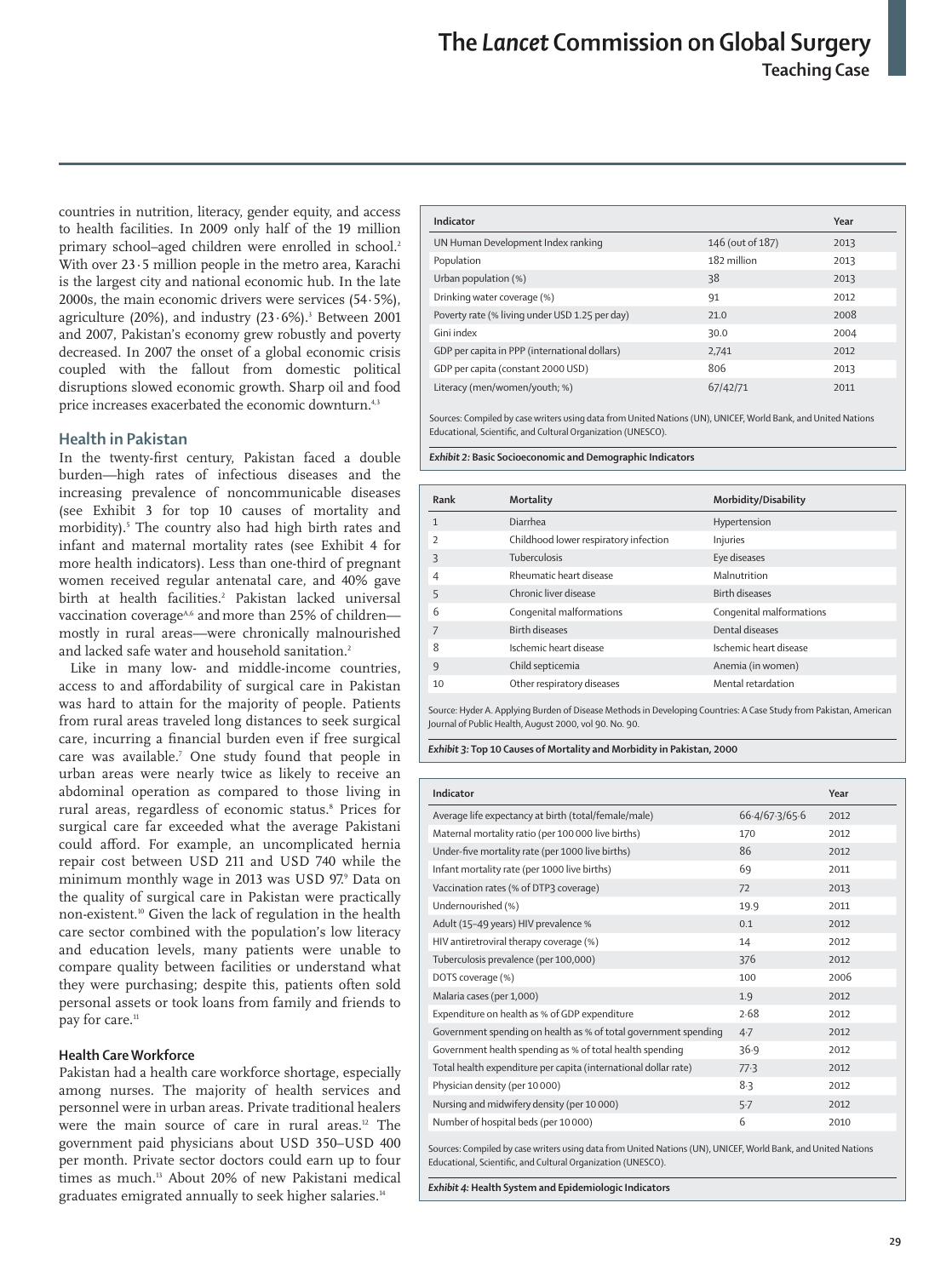| Infrastructure Type  | Number |  |
|----------------------|--------|--|
| Basic health units   | 4872   |  |
| Dispensaries         | 4916   |  |
| Rural health centers | 595    |  |
| Hospitals            | 965    |  |

Form, 2009.

Source: The Global Fund to Fight AIDS, Tuberculosis and Malaria Round 9 Proposal

*Exhibit 5a:* **Public Health Sector Infrastructure in Pakistan, 2009**

| Infrastructure Type                                                        | <b>Number</b> |
|----------------------------------------------------------------------------|---------------|
| General practitioners                                                      | 20,000        |
| Laboratories                                                               | 420           |
| Dispensaries                                                               | 340           |
| Maternal homes                                                             | 300           |
| Small hospitals                                                            | 520           |
| Urban tertiary hospitals                                                   | 6             |
| Source: Shah GH, Ejaz N. The Role of NGOs in Community Health in Pakistan- |               |

NGO Pulse Report, 2005.

*Exhibit 5b:* **Estimated Private Health Sector Infrastructure in Pakistan, 2004**

# **Public Health System**

Pakistan inherited a centralized health care system from the British. The Ministry of Health (MOH) was responsible for providing free health services, including hospital care, to all citizens.<sup>15</sup> Ineffective implementation led to wasted resources and poor morale among civil servants described as "institutional malaise."<sup>16,17</sup> Starting in 2001, the government decentralized planning and administrative powers to address criticism about the failing system.<sup>18</sup>

Most of Pakistan's public health care infrastructure was created in the 1970s. Village basic health units were the first level of care and were understaffed and poorly equipped. The next level of care, rural health centers, had 30-member staffs led by medical officers to serve 50000 to 100 000 people. The centers often were open only three to five hours of the scheduled 24–7 coverage. They offered X-ray, basic laboratory test, and minor surgery facilities. Municipal-level hospitals typically had 40 to 60 beds and offered secondary services, including obstetrics, pediatrics, and general surgery to a catchment area of 100 000 to 300 000 people. District hospitals had about 100 beds and offered acute care and emergency services to one to two million people. Major cities had state-run tertiary teaching hospitals that offered subspecialty care (see Exhibits 5a and 5b for numbers of public and private health care facilities).<sup>19</sup>

Surveys showed less than 30% of people used government health care services.19 While public-sector health services were supposed to be free, patients often had to pay user fees and buy their own drugs and supplies.<sup>20</sup> Additionally, there were widespread accusations of corruption $21$  and care quality was not monitored systematically.15 As a former Pakistan Medical Association president explained, "A majority of the basic and rural health units in the country are nonfunctional mainly because of the very low priority status the government accords to public health. In a country where the government is unable to provide clean drinking water, it's difficult to talk of quality health care."<sup>22</sup> Publicprivate partnerships to boost health services were increasingly common throughout Pakistan.19 The Civil Hospital, a 1900-bed tertiary teaching hospital in central Karachi, for example, relied substantially on privatesector support. Much of the 100-year-old crumbling structure had dim, dirty hallways, crowded wards, broken and outdated equipment, and an overworked, underpaid staff, but eight units privately managed and funded were strikingly clean, organized, and well stocked with modern, functioning equipment.

# **The Private Health Sector**

Pakistan's private health care sector—including traditional healers, for-profit clinics, high-tech specialty hospitals, and not-for-profit clinics and hospitals accounted for at least 70% of health care services in the country among the poor and wealthy alike.16,23 About 90% of private health care was funded through individual outof-pocket payments.24 The cost of care often pushed the poor deeper into poverty.23 Most Pakistanis did not have insurance.<sup>25</sup>

# **Charity Medical Care**

At least 1800 NGOs provided free or subsidized health care services in Pakistan.19 *Zakat*, Muslim obligatory charity, and donations from wealthy Pakistanis financed numerous charity hospitals. Funding channeled through the Ministry of Zakat and a similar government department called Bait-Ul-Maal accounted for 0.32% of formal health financing in 2008.<sup>23</sup> Like most of the private sector, charity hospitals received minimal government oversight.

Typically, charity hospitals provided curative services for acute medical problems for a single medical condition or specialty. With a few exceptions, charity hospitals did not have reputations for providing high quality, state-ofthe-art care. Over time, many charity hospitals closed or began charging patient fees to cover expenses.

# **The Indus Hospital**

The Indus Hospital was a nonprofit, private charity hospital that opened in July 2007 to serve a catchment area of about 2·5 million people. The hospital was located in Korangi, a Karachi neighborhood where multigenerational families crammed into small flats stacked unevenly along the unpaved, narrow streets. The fivestory, 150-bed Indus Hospital was one of the tallest buildings for miles. Indus' 20-acre campus also included a walk-in filter clinic, an open-air TB clinic, a pharmacy,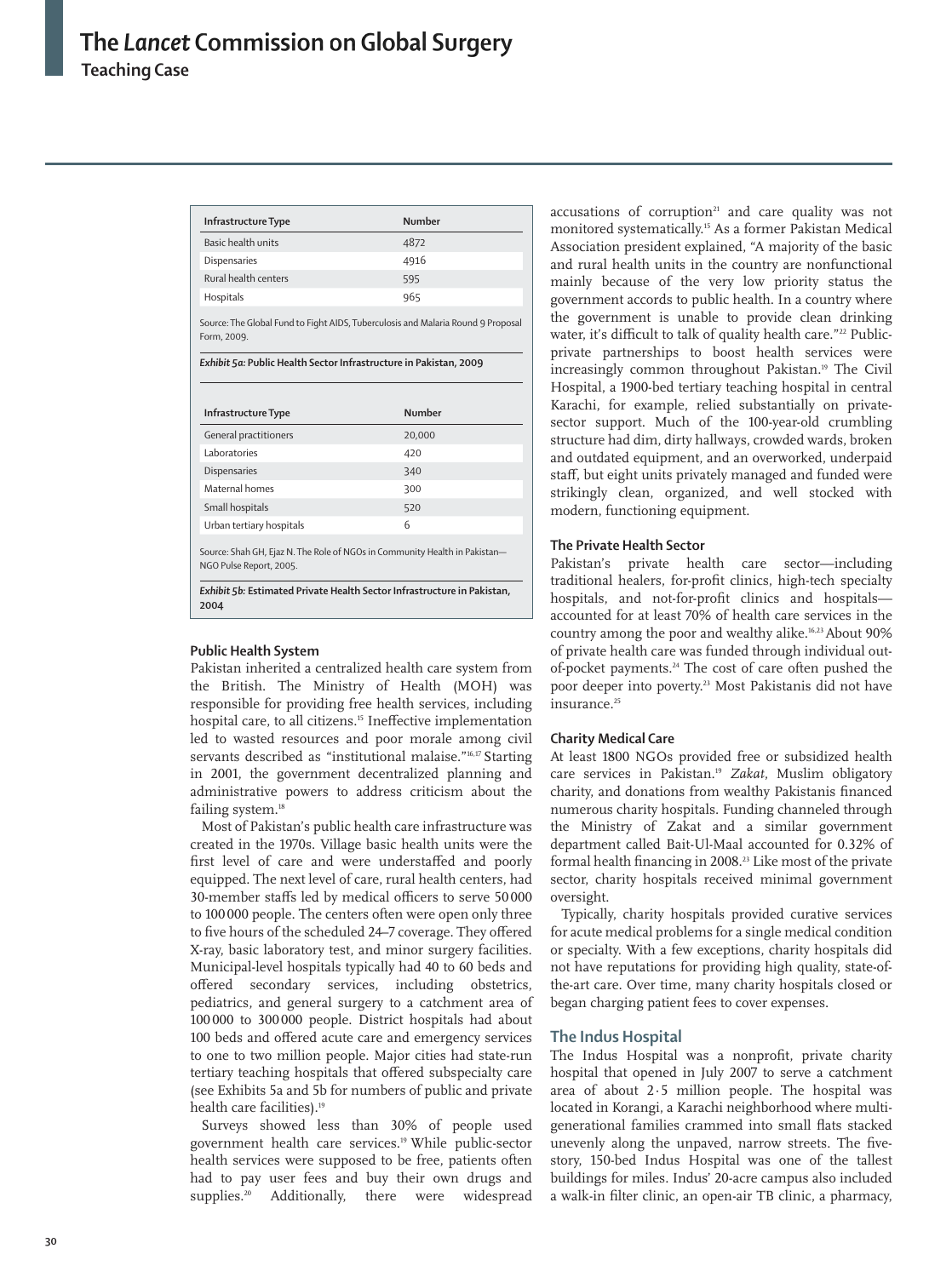and a nursing school. The hospital ground floor included a reception area, a patient welfare office, a 10-bed emergency department, six outpatient clinic rooms, areas for X-ray, ultrasound, and blood drawing, and a blood bank. The first floor housed four operating theaters, a six-bed intensive care unit (ICU), a six-bed cardiac care unit, a cardiac catheterization lab, and an endoscopy suite. The second floor included a 10-bed dialysis center and a 41-bed men's inpatient ward. The 37-bed women's ward and a 27-bed pediatric ward were on the third floor. The fourth floor had the central laboratory, a biosafety level-three lab for highly infectious materials, conference rooms, administrative offices, and the Indus Hospital Research Center staff.

#### **Background**

In 2005, medical school colleagues—surgeons Dr. Bari, Dr. Zafar Zaidi, and Dr. Akhtar Aziz and anesthesiologist Dr. Muhammad Chinoy*—*who had studied together in the 1980s at Civil Hospital in Karachi, reunited. They had all trained in the United States and United Kingdom before returning to Pakistan to build successful practices. Driven by a philosophy that all patients had a right to high-quality care, regardless of ability to pay, the group conceived of a surgical facility that would provide free, high-quality surgical care to Karachi's poor. "I was very clear from day one that the hospital had to be free," Bari said. "The people we see are the poorest of the poor. I know these patients from my work in the public sector." One colleague explained:

The reason behind this emphasis was clear from the beginning: surgical care is an upfront, often one-time cost. Most people are not able to arrange a large amount in one go. Hence surgical care tends to get more and more neglected or delayed. As opposed to this, if a patient has hypertension or diabetes, they may well be able to get enough funds to do a clinic visit and pay for some medicines on a recurring basis. While the cumulative costs may be the same, it is the one time big hit that our population cannot take. Therefore the emphasis has always been on high cost, resource intensive care areas—surgery, dialysis, ICU care.

The founders believed that their commitment to quality would set them apart from other charity hospitals and attract donors (see Exhibit 6 for the hospital's mission and vision statements). The chairman of the board of directors wrote in a hospital newsletter, "In my eyes, it is not enough to help provide health care to the poor. It is essential that this health care is of the same quality that we would want for ourselves and our family. It is indispensible to keep in mind that by giving to the poor, we must add to their dignity and not take it away from them."

They successfully attracted the financial support from wealthy Pakistani donors locally and abroad. The hospital's nine-member board of directors comprised largely of well-connected Karachi businessmen. A Pakistani industrialist provided seed funding of USD 2

#### *Exhibit 6:* **Indus Hospital Mission and Vision Statements**

#### **Mission**

To provide health and excellence driven comprehensive unconditional medical services to the humanity—free of charge only to please Allah SWT.

#### **Vision**

The Indus Hospital is a state of the art tertiary care center accessible to the public free of charge. Local and expatriate professionals provide specialized medical care in accordance with Good Clinical Practices, with an emphasis on innovation and research. The tertiary care facilities at the hospital will be complemented by community outreach programs focused on prevention and early detection of disease, encouraging community involvement and ownership.

Source: The Indus Hospital.

million for the operating rooms. Another USD 3 million was raised to support the initial construction.

Two years after the initial conception, Indus hospital saw its first patient in 2007. The founding physicians worked for free for the first six months.

#### **Planning and Building**

Indus invested in the design and building of a comprehensive, custom-built electronic medical information system that linked all hospital operations. Staff signed into the medical information system with a biometric scan of their hands, and all hospital activity was tracked on a single system. This early commitment to electronic data systems proved essential to supporting the hospital's operations, quality monitoring and scalability. It also proved to be good public relations; the media called Indus "Pakistan's first paperless hospital."

Indus leaders never created a detailed, written strategic growth plan (see Exhibit 7 for Indus Hospital patient volume over time). They decided what services to add based on whether the services fit their broad vision, funding and staffing were available, and there was sufficient operational capacity. The hospital's initial services reflected the founding physicians' specialties: cardiac, orthopedic, and urological surgery supported by anesthesiology. The hospital focused on expensive procedures that patients would not be able to pay for out of pocket. Indus did not offer obstetric and gynecological services, fearing an overwhelming demand. The hospital added pediatric and adult general surgery and nephrology after recruiting specialists.

With donor funding, the hospital opened a 10-bed dialysis center, recruited a gastrointestinal specialist, opened an endoscopy suite, and offered ophthalmology services. Indus also provided comprehensive tuberculosis (TB) treatment, including second-line drugs for treating multi-drug resistant TB (MDR-TB)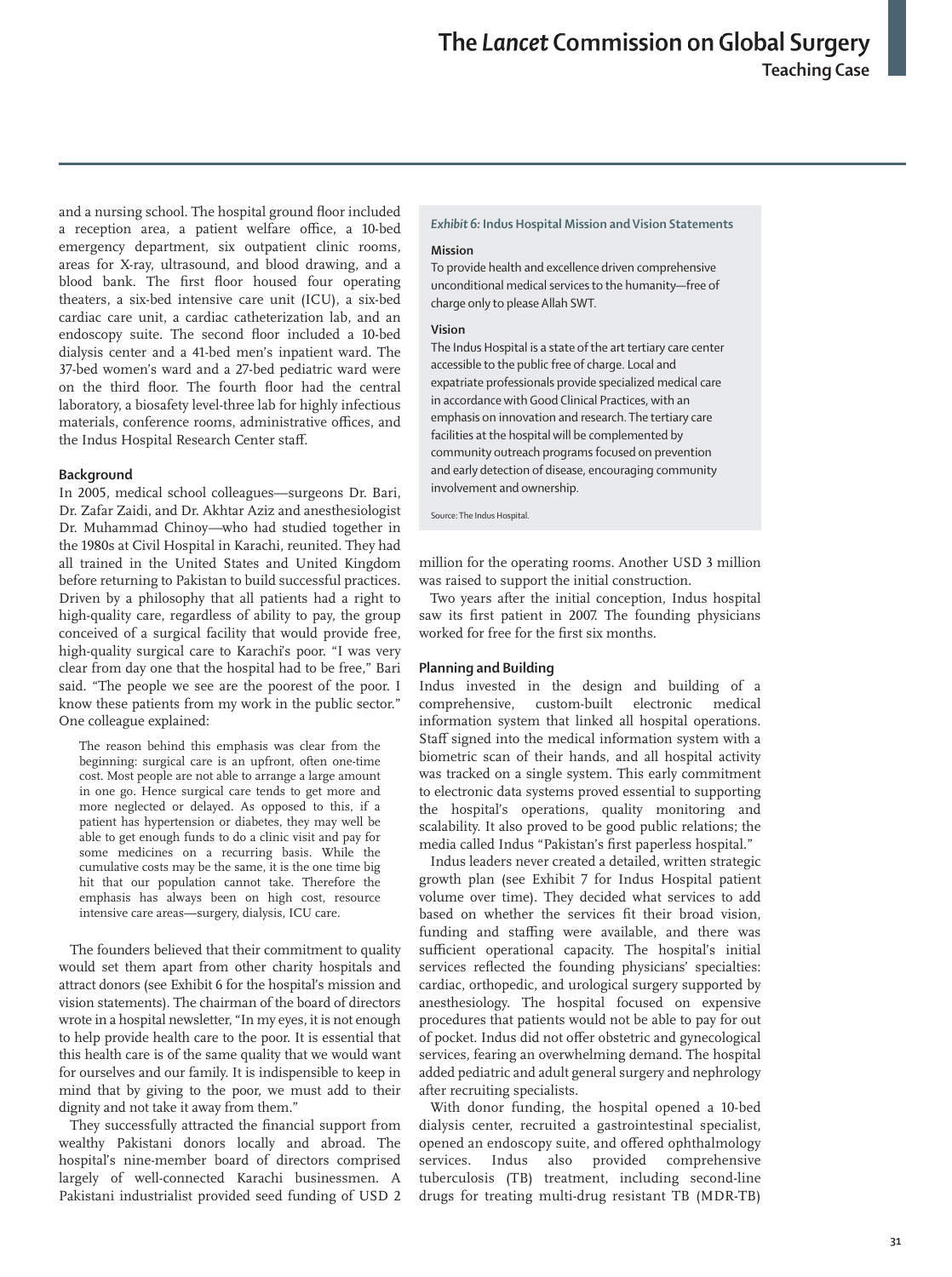| <b>Fiscal Year</b>                                                                                         | <b>Filter Clinic</b> | <b>Outpatient Services</b> |                      |                   | Inpatient | Total |         |
|------------------------------------------------------------------------------------------------------------|----------------------|----------------------------|----------------------|-------------------|-----------|-------|---------|
|                                                                                                            |                      | Clinic                     | Consultant Emergency | Total             |           |       |         |
| 2007                                                                                                       | 23517                | 22903                      | 1508                 | 46420 (47928)     | 2134      |       | 50062   |
| 2008                                                                                                       | 59669                | 52236                      | 25280                | 111905 (137185)   | 6617      |       | 143802  |
| 2009                                                                                                       | 83320                | 76853                      | 63908                | 160 173 (224 081) | 10041     |       | 234122  |
| 2010                                                                                                       | 77889                | 90026                      | 124808               | 167915 (292723)   | 10541     |       | 303264  |
| 2011                                                                                                       | 82972                | 111048                     | 148651               | 194020 (342671)   | 10679     |       | 353350  |
| 2012                                                                                                       | 77033                | 121700                     | 164264               | 198733 (362997)   | 12160     |       | 375157  |
| 2013                                                                                                       | 74539                | 117249                     | 177328               | 191788 (369116)   | 12832     |       | 381948  |
| 2014 (4 months)                                                                                            | 28973                | 47576                      | 53311                | 76549 (129860)    | 4151      |       | 134011  |
|                                                                                                            | 23517                | 22903                      | 1508                 | 46420 (47928)     | 69155     |       | 1975716 |
| <b>Fiscal Year</b>                                                                                         |                      | Diagnostic Tests           |                      |                   |           |       |         |
|                                                                                                            | Laboratory           |                            | Radiology            |                   | Total     |       |         |
| 2007                                                                                                       | 4231                 |                            | 1382                 |                   | 5613      |       |         |
| 2008                                                                                                       | 66549                |                            | 13839                |                   | 80388     |       |         |
| 2009                                                                                                       | 65006                |                            | 12732                |                   | 77738     |       |         |
| 2010                                                                                                       | 183093               |                            | 29364                |                   | 212457    |       |         |
| 2011                                                                                                       | 237287               |                            | 47287                |                   | 284574    |       |         |
| 2012                                                                                                       | 254259               |                            | 57070                |                   | 311329    |       |         |
| 2013                                                                                                       | 233524               |                            | 56184                |                   | 289708    |       |         |
| 2014 (through August)                                                                                      | 2340924              |                            | 117060               |                   | 2457984   |       |         |
|                                                                                                            | 3384873              |                            | 334918               |                   | 3719791   |       |         |
| Department                                                                                                 |                      | Surgical Procedures        |                      |                   |           |       |         |
|                                                                                                            | 2007–2008            | 2008-2009                  | 2009-2010            | 2010-2011         | 2011-2012 | Total | %       |
| Orthopedic                                                                                                 | 509                  | 1641                       | 2384                 | 2530              | 2542      | 9606  | 29%     |
| General surgery (adult)                                                                                    | 373                  | 890                        | 1207                 | 1474              | 1424      | 5368  | 16%     |
| Urology (adult)                                                                                            | 284                  | 758                        | 1031                 | 998               | 1117      | 4188  | 12%     |
| Cardiology*                                                                                                | 3                    | 600                        | 1202                 | 1096              | 1270      | 4171  | 12%     |
| General surgery<br>(pediatric)                                                                             | 160                  | 443                        | 674                  | 764               | 847       | 2888  | 9%      |
| <b>ENT</b>                                                                                                 | 230                  | 406                        | 442                  | 304               | 382       | 1764  | 5%      |
| Urology (pediatric)                                                                                        | 142                  | 180                        | 200                  | 350               | 390       | 1262  | 4%      |
| Gastroenterology<br>(endoscopy and others)                                                                 | 0                    | 0                          | 30                   | 673               | 519       | 1222  | 4%      |
| Nephrology(lithotripsy<br>ando thers)                                                                      | 122                  | 276                        | 241                  | 168               | 322       | 1129  | 3%      |
| Ophthalmology                                                                                              | 0                    | 0                          | 220                  | 348               | 342       | 910   | 2%      |
| Cardiothoracic surgery                                                                                     | 5                    | 67                         | 170                  | 135               | 129       | 506   | 1%      |
| Plastic surgery                                                                                            | 0                    | 33                         | 158                  | 118               | 194       | 503   | 1%      |
| Others                                                                                                     | 10                   | 53                         | 13                   | 13                | 0         | 89    | <1%     |
| Total                                                                                                      | 1838                 | 5347                       | 7972                 | 8971              | 9478      | 33606 | 100%    |
| *Includes angiography, angioplasty, and other cardiac catheter lab procedures. Source: The Indus Hospital. |                      |                            |                      |                   |           |       |         |

*Exhibit 7:* **Volume of Patient Care at the Indus Hospital over Time** 

and a high-tech laboratory for diagnosing MDR-TB. One leader explained, "The non-surgical teams developed in the initial phase as a means of providing care for surgical patients—for example if a diabetic was undergoing a hip replacement, the comorbid condition needed to be dealt with. Over time, they have become strong departments in their own right."

While donors offered funding for mental health services, a neurology department, and expensive diagnostic machines, such as CT and PET scanners, the leaders declined. Bari explained, "We want to grow fast to meet the needs of the community, but we have to balance growth with our commitment to quality."

# **Patient Services**

The first 300 patients to arrive at the outpatient "filter" clinic each day received tokens guaranteeing an appointment that day. Patients began lining up as early as 5 a.m. While they waited, clinic staff announced the services the hospital did not offer, including maternal care, so patients needing those services would seek care elsewhere. After checking in, patients often waited up to six hours to be assessed by a doctor.

The outpatient clinic doctors included young medical officers and pediatricians. Their job was to determine which patients could be treated in the clinic and which needed more specialized diagnosis or treatment. Training the medical officers to make high quality referrals to the surgeons based on effective outpatient workups was an ongoing challenge when patient volume was so high. Nine medical officers each saw about 30 to 40 patients per day in the filter clinic.

Patients could be admitted to the hospital from the outpatient filter clinic, hospital consultant, or emergency department. New patients received a unique patient identification number connected to their address or mobile phone number, an electronic medical record, and a white card listing their name, age, and patient ID number. This card became their passport within the hospital.

All patient tests, such as X-rays, blood analyses, or urine cultures, were ordered electronically and performed at the Indus laboratory. Doctors and nurses rounded with mobile computers and entered patient information directly into the electronic system. This real-time tracking allowed physicians to receive results instantly via cellphone text message. Legal consent forms, surgical checklists, outpatient prescriptions, and patient discharge summaries were the only paper forms.

All care within the hospital was provided at no cost to all patients. Zaidi emphasized that there were "no cash counters in Indus Hospital." Patients did have to purchase outpatient prescriptions at local drug shops.

Some patients, particularly those who had traveled from far away and did not receive an appointment, complained about the long waits in the filter clinic. When the hospital was full, which was often, patients had to go to another free hospital and wait again. Many patients reported being grateful for the free care and fair processes through which it was provided (see Exhibit 8 for patient profiles).

# **Hospital Volume**

Without any formal marketing campaigns, patient volume increased rapidly, particularly in the emergency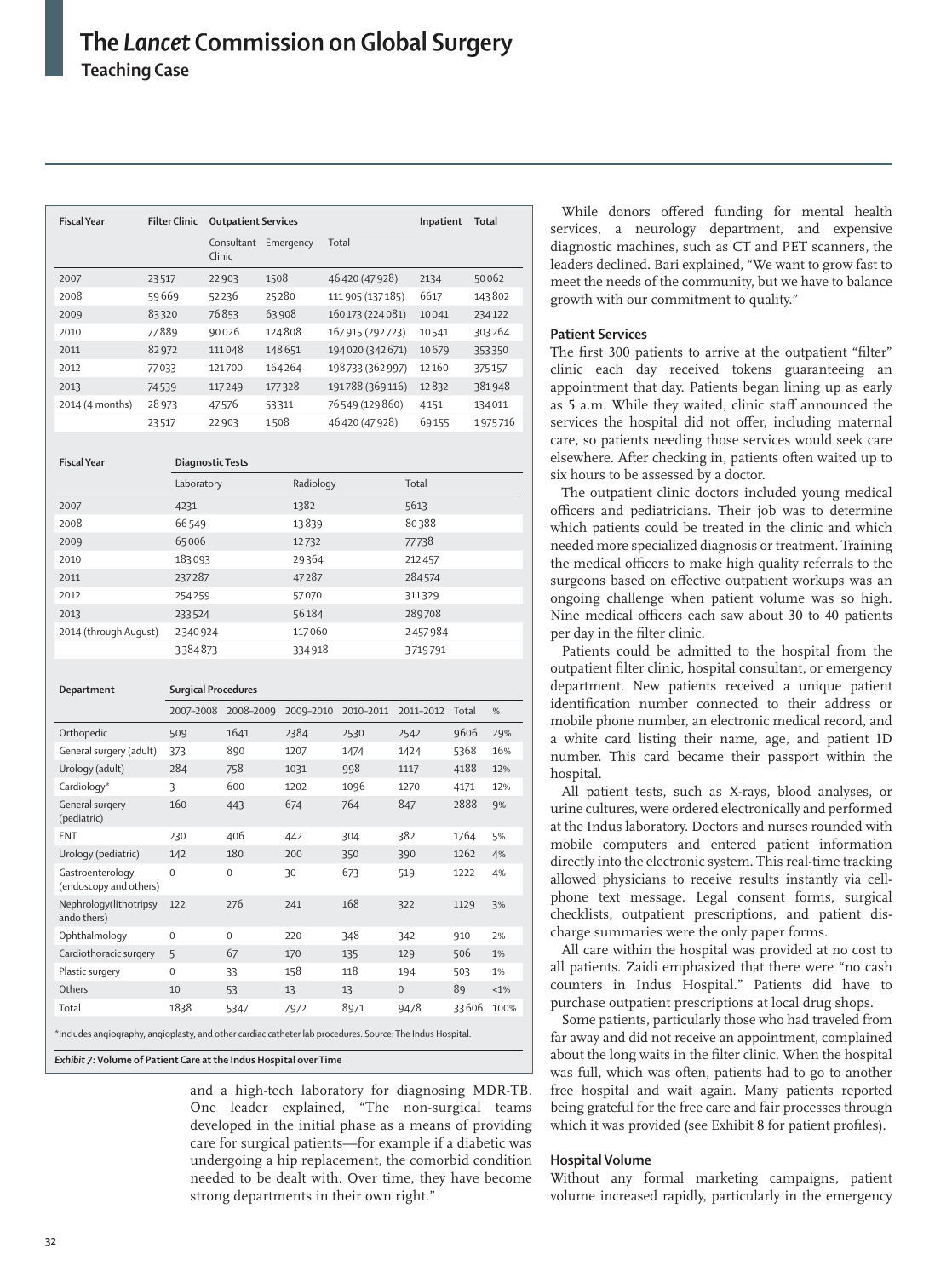department and outpatient clinics. In roughly eight years, Indus had seen more than 1 million patients in the clinics and emergency department, and provided nearly 4 million diagnostic tests.

The exponential growth in emergency department patients in particular overwhelmed the hospital. Doctors in the 24-hour, 10-bed emergency department saw more than 400 patients per day. The waiting area overflowed into the main corridor. Commonly, patients came via a charity ambulance or private rickshaw after dog bites or motor vehicle accidents; or they arrived with other maladies caused by the poor local standard of living. To maximize flow through its emergency department and operating rooms, Indus hired part-time orthopedic surgeons to operate on trauma cases in the evenings after the elective cases finished.

Of the 40 012 inpatients Indus treated free of cost between 2007 and 2012, 33606 (84%) received surgical procedures. Surgical procedures increased five-fold from 1838 in 2007–2008 to 9478 in 2011–2012. Bed occupancy increased to 91% from 65% over the same period. The growth in patient demand exceeded the hospital's delivery capacity. The waiting times for elective joint replacement surgery extended to two and a half years; for cardiac angiography, the wait was two weeks.

The lack of available beds for pre-operative and postoperative patients led to underutilization of the operating theater, catheterization lab, and other hospital resources. In an effort to maximize use of these areas, the hospital tried to lower the average length of stay by increasing outpatient procedures.

## **Quality**

Indus leaders reminded their board of directors and other stakeholders that the quality of the care set them apart from other charity hospitals. The chief anesthesiologist had his bypass surgery at Indus, and Bari's mother-in-law had a pacemaker insertion at Indus.<sup>B</sup> Tracking overall quality remained an ongoing struggle. While Indus collected significant data with its electronic system on volume, costs, and efficiency, drawing conclusions on patient health outcomes was more challenging and required significant research capacity. Indus lacked data on long-term patient health outcomes, such as patient follow-through on post-discharge instructions and patients' ability to purchase medications at home. Some interventions hospital leadership put in place to monitor service quality included a secret shopper program with volunteers acting as patients to test the system and report on their experience; putting managers on the hospital floors to improve patient flow and ease bottlenecks and solve; and empowering front-line staff to provide input and involving them in decisions.

## **Hospital Staffing**

Initially, Indus paid employees less than market rate, relying on the hospital's mission to attract staff. *Exhibit 8:* **Indus Hospital Patient Profiles**











Source: Photos and interviews collected by case writer Sarah Arnquist.

Three-year-old Alex visited pediatric surgeon Lubna Samad after experiencing rectal bleeding for months. He received no diagnosis after a prior visit to a different hospital, where his parents spent USD 1·50 for a doctor consult and USD 14 for a stool test. Dr Samad was dismayed that the previous exams did not include a basic rectal exam. Samad felt a small polyp and scheduled a polyectomy and circumcision for the following week. Alex was Christian and did not qualify for *Zakat*, but the general donation fund paid for his care.

Muhamad Riaz, 64, was a fruit vendor who earned about USD 70 per month to support a household of four. He came to Indus for the second time in May 2011 for a rash on his stomach and complaints of liver problems. He left home at 4 a.m. to be in line by 5 a.m. to receive one of the 300 daily clinic appointments. Six hours later, he was still waiting. Riaz said he did not mind waiting because the care was free, the clinic was clean, and the staff was fair. The government hospitals had long waits, along with additional fees and patients bypassing the lines because they knew someone or paid a bribe. Private hospitals were too expensive, he said.

Rehmat Gul, 62, visited Indus for the first time in May 2011 seeking treatment for a kidney stone. He already had paid USD 7 to a private clinic for an ultrasound but couldn't afford treatment there. Gul said he judged the quality of medical care based on the cleanliness of the facilities and whether doctors and staff treated patients kindly. So far, Indus met his approval. No one had asked for a bribe, and the clinic was clean. Gul had to quit working as a security guard because of medical problems. Paksitan had no social safety net for the elderly or disabled, so he relied on his children for financial support.

Zubaida, 38, and her two teenage sons participated in Indus Hospital's community cohort study, which included a survey and basic health screenings to determine the local prevalence of noncommunicable diseases, such as diabetes, eye problems, and hepatitis. Zubaida lived in a conservative fishing community where the average monthly income was about USD 60. Most study participants signed their consent forms with a thumbprint because they were unable to read and write. Few women would show up to the health screenings unaccompanied by their husbands.

Najima was one of Indus' 150 MDR-TB patients. Halfway through her two-year treatment, Najima's symptoms were largely gone, and the 35-year-old mother of three was no longer confined to bed. Her treatment program included free medicine, twice-daily support from a treatment supporter, money for transportation to the hospital, and a monthly food supply for the family. Before Najima's family found Indus, her husband sold 25 buffalo—the family's entire wealth—to pay for her medical care. The treatment failed because Najima required expensive second-line drugs. Having nothing left, they moved from the village to Karachi.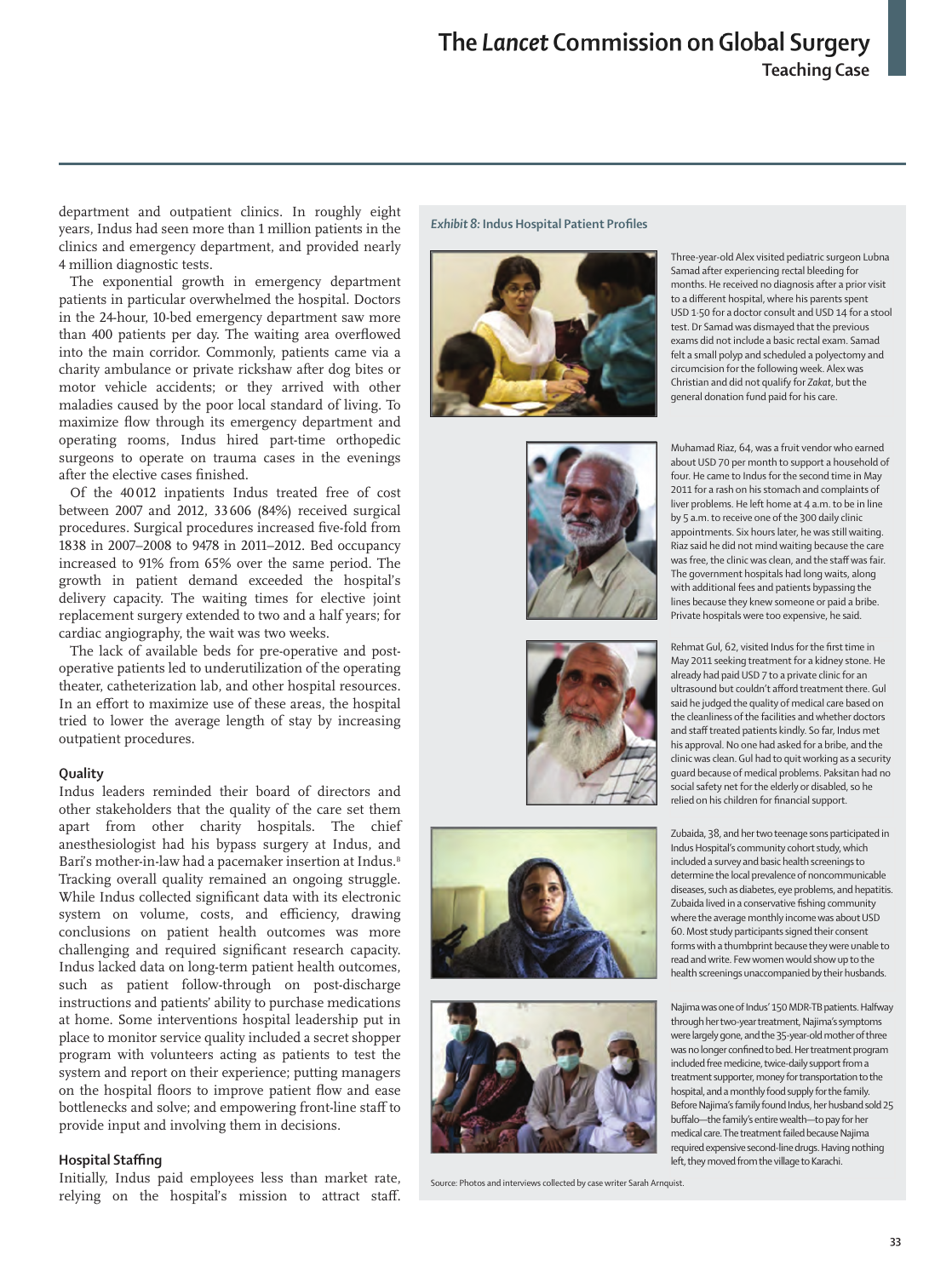Leadership realized that recruiting and retaining qualified staff was the hospital's main growth-limiting factor. Indus raised nearly all staff salaries in 2010 after surveying the local market. Annual raises continued and proved beneficial in retaining and recruiting staff, although staff retention and recruitment, especially for surgeons, remained a persistent challenge. In 2013, staff received average raises of 8·5%, and in 2014, 9·5%.

In 2014, Indus employed 996 staff, of which 50 were surgeons and 40 surgical and anesthesia residents. About 26% of the 2013–2014 payroll of USD 4·9 million went toward surgeons. General surgeons and internists received close to market rate (monthly salary for a general surgeon was about USD 2120). Indus could not match market rate for specialists. Indus looked for specialists with "an innate desire to help those who cannot help themselves," Dr. Zaidi said. Indus also provided clinicians case diversity they may not see in private practice, which was intellectually attractive to many. To supplement their incomes, Indus encouraged physicians to participate in research grants and allowed them to work in private practice after 5 p.m.

Mansoor Khan was one physician who left a busy private orthopedic surgery practice to work at Indus. A month's salary at Indus was equivalent to what he earned previously performing just four knee replacements, eight hours of work. At Indus, he sometimes saw 40 patients per day. When feeling discouraged, he focused on his impact. "If you salvage one breadwinner," he said, "you look after the welfare of a dozen people."

Hospital administrators allowed Dr. Khan to perform a newer hip replacement technique—hip resurfacing—on select younger patients even though it cost four times as much as the old technology. He believed the cost was worth it: "If you do a traditional hip replacement in a young person whose joint was destroyed in a car accident or by TB and they go back to pushing a fruit cart or laying bricks and sleeping on the floor among 20 people and using a toilet in the ground, that joint is only going to last a couple of years."

News that a charity hospital performed the procedure shocked the Karachi medical community and made local headlines. Dr. Khan called this a "halo procedure" because it attracted the attention of current and future donors. He also believed the hospital's adoption of newer technologies also attracted trainees.

#### **Training Programs**

All Indus staff underwent training on standard operating procedures. The hospital developed a training program specifically for nurses. The best nurses were promoted to managers and instructors who trained and monitored the rest of the nursing staff. New nursing applicants had to pass two assessments before being hired on a conditional basis. These protocols were a starting point for quality and cost controls, a manager said, but the hospital still had much work to do. It was working toward developing ways to assess care quality and hold clinicians accountable.

In 2009 Indus received approval from the College of Physicians and Surgeons of Pakistan to train medical residents and accepted two residents each in urology, orthopedics, general surgery, anesthesia, and infectious diseases in 2010. Family medicine was added in fiscal year 2013–2014 in hopes of improving outpatient care. Leaders planned to build a medical school, nursing school, and paramedical training schools. They were also considering adding health informatics and a public health school. The goal was to receive government funding for these schools.

Indus' senior leaders wanted to identify rising stars and cultivate their commitment to the hospital philosophy, Bari said. "Our responsibility at Indus is to make a good system and develop future leaders to run it."

# **Research**

Interactive Research and Development (IRD), a not-forprofit organization that secured international grants to carry out global health research in Pakistan, gained office space on the fourth floor of Indus Hospital. IRD and Indus partnered to create the Indus Hospital Research Center and carry out research on the local burden of disease and other projects, particularly around MDR-TB and childhood pneumonia. IRD was selfsufficient bringing in research funding. This research, in turn, influenced the hospitals' future plans and priority areas, including the expanded TB program and added pediatric wing. Zaidi commented on how the research expanded the clinicians' mindset: "My surgeon's perspective expanded from considering how one hospital could make a difference not just for individual patients but also potentially impact the health of an entire community."

|                                                                                          | FY 2007-2008 | 2008-2009 | 2009-2010 | 2010-2011<br>(July-Mar) | 2011-2012 | Total    |
|------------------------------------------------------------------------------------------|--------------|-----------|-----------|-------------------------|-----------|----------|
| Inpatient                                                                                | 546687       | 1815853   | 3046296   | 2443622                 | 1492481   | 9344939  |
| Outpatient                                                                               | 483120       | 1460774   | 1701160   | 1757976                 |           | 5403031  |
| Total                                                                                    | 1029807      | 3276626   | 4747456   | 4201598                 |           | 13255488 |
| % of total value of services rendered financed by Zakat                                  | 30           | 41        | 42        | 40                      | 59        |          |
| % of total inpatient expenses financed by Zakat                                          | 46           | 64        | 69        | 74                      | 76        |          |
| Source: The Indus Hospital.                                                              |              |           |           |                         |           |          |
| Exhibit 9: Value of Medical Care Provided to Patients at Indus Hospital in USD over Time |              |           |           |                         |           |          |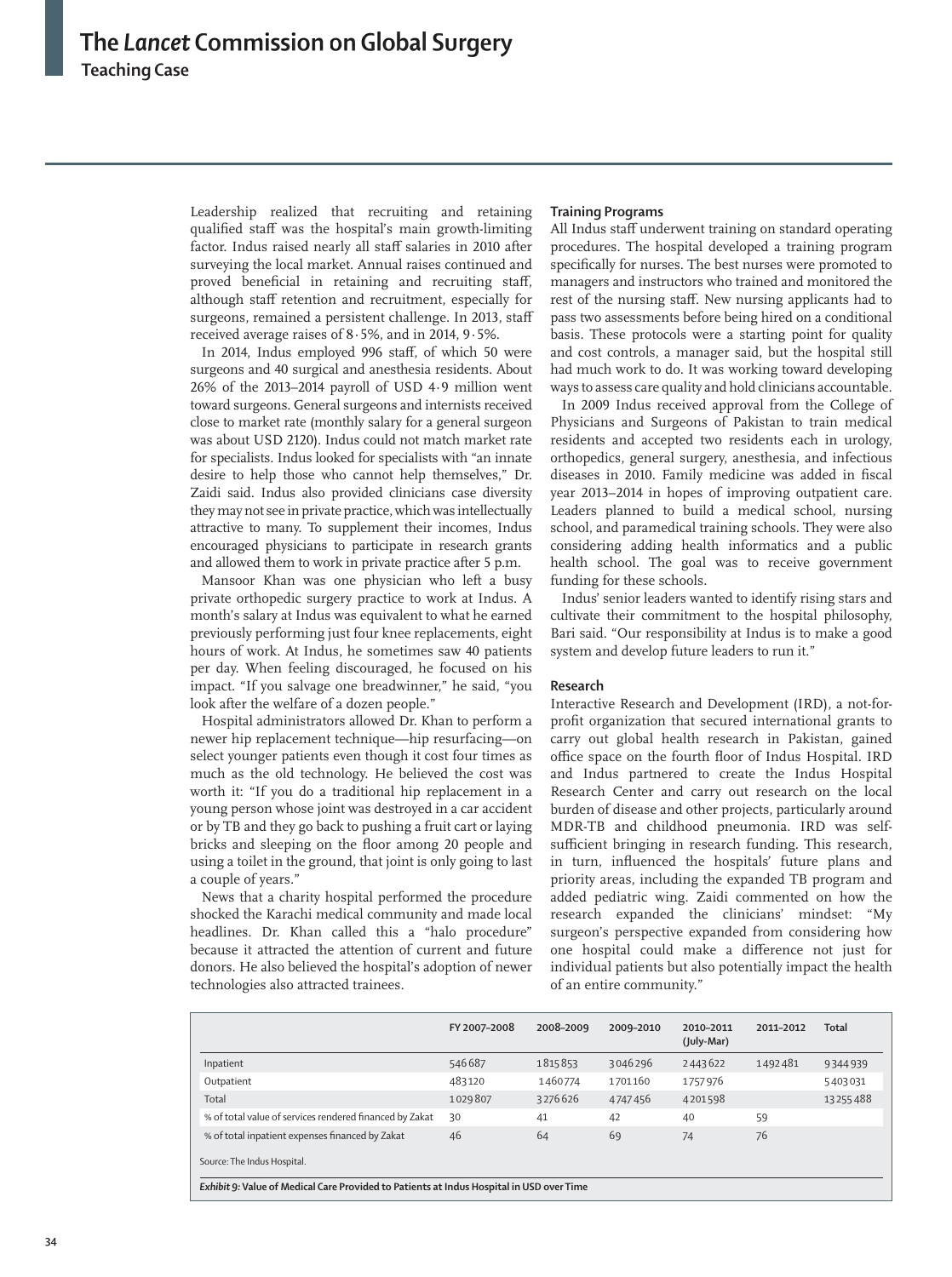|                                                                                                                                                                                                                                           | Indus Hospital (USD) | Average Prices at Karachi Commercial Hospitals* (USD) |
|-------------------------------------------------------------------------------------------------------------------------------------------------------------------------------------------------------------------------------------------|----------------------|-------------------------------------------------------|
| Outpatient clinic visit                                                                                                                                                                                                                   | 0.71                 | 2.82                                                  |
| Consultant clinic visit                                                                                                                                                                                                                   | 2.06                 | 3.53                                                  |
| Dialysis per session cost                                                                                                                                                                                                                 | 23.53                | 50.82                                                 |
| Lithotripsy                                                                                                                                                                                                                               | 31.76                | 65.88                                                 |
| Single hip replacement                                                                                                                                                                                                                    | 1029.41              | 1647.06                                               |
| Single hernia repair                                                                                                                                                                                                                      | 88.24                | 141.18                                                |
| Average ward bed day cost                                                                                                                                                                                                                 | 6.82                 | $10-73$                                               |
| ICU day without ventilator                                                                                                                                                                                                                | 44.71                | $52 - 71$                                             |
| $\mathcal{A} = \mathcal{A}$ . The state of the state of the state of the state of the state of the state of the state of the state of the state of the state of the state of the state of the state of the state of the state of the stat |                      |                                                       |

\*Reflects published prices and not necessarily costs·

*Exhibit 10a:* **Comparison of Costs at Indus Hospital to Other Hospitals**

| Description                                                                                                                                                                                                                                                                             | <b>Market Rate</b><br>(USD) | Indus Hospital<br>Rate* (USD) | Number of<br>Procedures at<br>Indus Hospital | <b>Cost of Procedures</b><br>at Market Rate<br>(USD) | <b>Actual Expenditure</b><br>at Indus Hospital<br>(USD) | % Savings at Indus<br><b>Hospital Rate</b> |
|-----------------------------------------------------------------------------------------------------------------------------------------------------------------------------------------------------------------------------------------------------------------------------------------|-----------------------------|-------------------------------|----------------------------------------------|------------------------------------------------------|---------------------------------------------------------|--------------------------------------------|
| CABG                                                                                                                                                                                                                                                                                    | 2642-5283                   | 1980                          | 113                                          | 298546-596979                                        | 223740                                                  | 25%-63%                                    |
| Angioplasty                                                                                                                                                                                                                                                                             | 951-1722                    | 1250                          | 34                                           | 32334-58548                                          | 42500                                                   | $-31\% - 27\%$                             |
| Thyroidectomy                                                                                                                                                                                                                                                                           | 475-845                     | 515                           | 93                                           | 44175-78585                                          | 47895                                                   | $-8% - 39%$                                |
| Total Knee Replacement                                                                                                                                                                                                                                                                  | 845-1585                    | 398                           | 69                                           | 58305-109365                                         | 27462                                                   | 53%-75%                                    |
| Laparoscopic Cholecystectomy                                                                                                                                                                                                                                                            | 317-951                     | 378                           | 197                                          | 62449-187347                                         | 74466                                                   | $-19% - 60%$                               |
| Tonsillectomy                                                                                                                                                                                                                                                                           | 370-845                     | 365                           | 87                                           | 32190-73515                                          | 31755                                                   | 1%-57%                                     |
| Hernia Inquinal                                                                                                                                                                                                                                                                         | 211-740                     | 217                           | 367                                          | 77437-271580                                         | 79639                                                   | $-3% -71%$                                 |
| PEG                                                                                                                                                                                                                                                                                     | 158-264                     | 217                           | 27                                           | 4266-7128                                            | 5859                                                    | $-37% - 18%$                               |
| Angiography                                                                                                                                                                                                                                                                             | 264-423                     | 185                           | 790                                          | 208 560-334 170                                      | 146150                                                  | 30%-56%                                    |
| Colonoscopy                                                                                                                                                                                                                                                                             | $85 - 158$                  | 145                           | 61                                           | 5185-16104                                           | 8845                                                    | $-71% - 45%$                               |
| Gastroscopy                                                                                                                                                                                                                                                                             | 85-158                      | 108                           | 387                                          | 32895-61146                                          | 41796                                                   | $-27% - 32%$                               |
| Echo                                                                                                                                                                                                                                                                                    | $37 - 74$                   | 24                            | 2115                                         | 78255-156510                                         | 50760                                                   | 35%-68%                                    |
| Circumcision                                                                                                                                                                                                                                                                            | $8 - 26$                    | 9                             | 314                                          | 2512-8164                                            | 2826                                                    | $-13% - 65%$                               |
| ECG                                                                                                                                                                                                                                                                                     | $2 - 5$                     | $\overline{2}$                | 12673                                        | 25346-63365                                          | 25346                                                   | 0%-60%                                     |
| *Indus Hospital rates are generated for internal billing purposes only. Patients are never charged and treated free-of-cost. Source: The Indus Hospital.<br>Exhibit 10b: Comparison with Market Cost of Surgeries Procedures and Associated Diagnostic Tests in Karachi Pakistan (2012) |                             |                               |                                              |                                                      |                                                         |                                            |

#### **Finances**

In fiscal year 2013–2014, Indus provided about USD 10·5 million in free medical care, roughly five times the value of services provided in its first year of operations (see Exhibit 9 for more on the value of care provided over time). Ninety-eight percent of all donations were locally generated. *Zakat* comprised 34% of all donations, followed by 24% of unrestricted funds, and in-kind donations (24%), buildings (12%), grants (5%), and return on investments (1%). Overall, donations received between 2007 and 2012 totaled USD 26.6 million and had increased seven-fold, with Zakat increasing 12-fold.

Using the electronic records system, Bari could review the pages of expenses for each patient, including medications, consumables, and clinicians' time. Each item was traceable back to the person who ordered and administered it. The hospital provided detailed accounting to major donors to demonstrate that their money was used accordingly. No patient ever saw a bill. The 35% of patients who were not Muslim or made more than the income limit for *Zakat* eligibility still received free care financed by the hospital's general donation fund.

As the hospital's service volume and operating budget grew, Bari requested line-by-line expense reporting. The finance team developed a system for determining actual costs for roughly 600 procedures based on invoices and time and motion analysis that tracked staff and equipment utilization for each procedure (see Exhibits 10a and 10b for a detailed summary of costs). As the hospital's volume increased, the unit cost for nearly all procedures decreased. This detailed accounting allowed for accurate future budgeting.

## **Future Challenges**

Ample donor funding had supported the hospital's rapid growth, including its operating budget that had increased 27-fold by 2014. Bari and the hospital's other cofounders planned to add 650 beds to the 150-bed Karachi campus and add new surgical departments. In 2014, zoning and planning for Indus Hospital's expansion were complete.